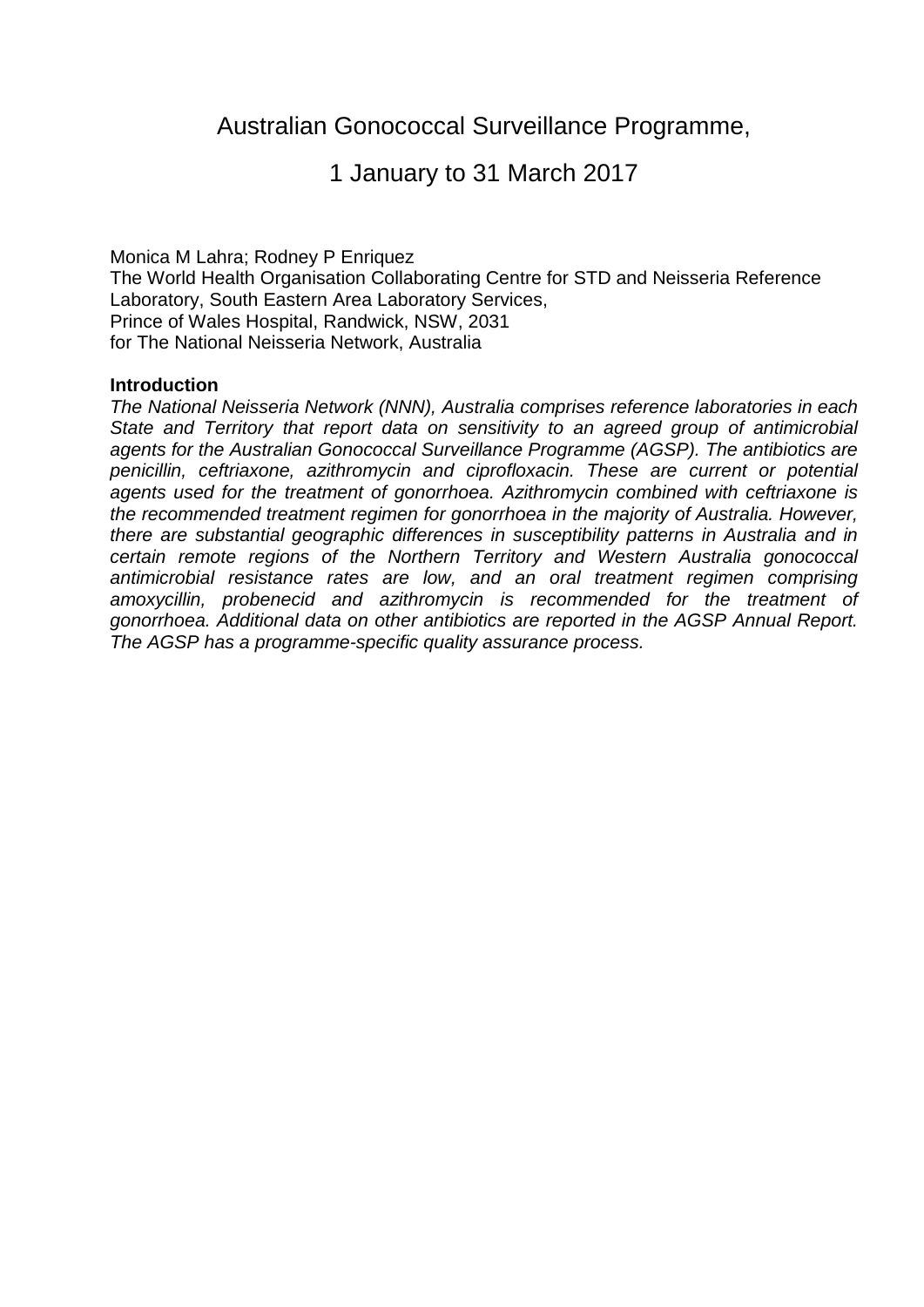## *Results*

A summary of the proportion of isolates with decreased susceptibility to ceftriaxone, and the proportion resistant to azithromycin, penicillin, and ciprofloxacin for Quarter 1 2017 are shown in **Table 1.**

## **Table 1:**

|                                               | <b>Number</b><br>of<br><b>isolates</b><br>tested | <b>Decreased</b><br><b>Susceptibility</b><br>Ceftriaxone<br><b>MIC</b><br>$≥0.06-0.125$<br>mg/L |                | <b>Resistance</b>                         |                |                                          |                |                                            |                |  |  |
|-----------------------------------------------|--------------------------------------------------|-------------------------------------------------------------------------------------------------|----------------|-------------------------------------------|----------------|------------------------------------------|----------------|--------------------------------------------|----------------|--|--|
| <b>State or</b>                               | Q1,<br>2017                                      |                                                                                                 |                | Azithromycin<br><b>MIC</b><br>$≥1.0$ mg/L |                | Penicillin*<br><b>MIC</b><br>$≥1.0$ mg/L |                | Ciprofloxacin<br><b>MIC</b><br>$≥1.0$ mg/L |                |  |  |
| <b>Territory</b>                              |                                                  | n                                                                                               | $\%$           | n                                         | %              | n                                        | %              | $\mathsf{n}$                               | %              |  |  |
| <b>Australian Capital</b><br><b>Territory</b> | 33                                               | $\mathbf 0$                                                                                     | $\mathbf 0$    | $\mathbf 0$                               | $\mathbf 0$    | 3                                        | 9.1            | $\overline{4}$                             | 12.1           |  |  |
| <b>New South Wales</b>                        | 801                                              | 9                                                                                               | 1.1            | 76                                        | 9.5            | 259                                      | 32.3           | 228                                        | 28.5           |  |  |
| Queensland                                    | 339                                              | 3                                                                                               | 0.9            | $\overline{7}$                            | 2.1            | 83                                       | 24.5           | 63                                         | 18.6           |  |  |
| South Australia                               | 104                                              | $\overline{2}$                                                                                  | 1.9            | 21                                        | 20.2           | 39                                       | 37.5           | 30                                         | 28.8           |  |  |
| Tasmania                                      | 23                                               | $\overline{0}$                                                                                  | $\mathbf 0$    | 5                                         | 21.7           | 10                                       | 43.5           | 10                                         | 43.5           |  |  |
| Victoria                                      | 638                                              | 10                                                                                              | 1.6            | 107                                       | 16.8           | 220                                      | 34.5           | 219                                        | 34.3           |  |  |
| <b>Northern Territory</b><br>Urban & Rural    | 17                                               | $\overline{0}$                                                                                  | $\mathbf 0$    | $\mathbf{1}$                              | 5.9            | 3                                        | 17.6           | $\overline{4}$                             | 23.5           |  |  |
| <b>Northern Territory</b><br>Remote           | 38                                               | $\overline{0}$                                                                                  | $\mathbf 0$    | $\overline{0}$                            | $\overline{0}$ | $\overline{0}$                           | $\overline{0}$ | $\overline{0}$                             | $\overline{0}$ |  |  |
| Western Australia<br>Urban & Rural            | 180                                              | 3                                                                                               | 1.7            | 12                                        | 6.7            | 31                                       | 17.2           | 28                                         | 15.6           |  |  |
| Western Australia<br>Remote                   | 42                                               | $\overline{0}$                                                                                  | $\overline{0}$ | $\Omega$                                  | $\Omega$       | $\overline{0}$                           | $\overline{0}$ | $\Omega$                                   | $\overline{0}$ |  |  |
| <b>AUSTRALIA</b>                              | 2215                                             | 27                                                                                              | 1.2            | 229                                       | 10.3           | 648                                      | 29.3           | 586                                        | 26.5           |  |  |

**Table 1:** Gonococcal isolates showing decreased susceptibility to ceftriaxone and resistance to azithromycin, penicillin, and ciprofloxacin, Australia, 1 January to 31 March 2017, by State or Territory

\* Penicillin resistance includes MIC value of ≥1.0 mg/L, or penicillinase production.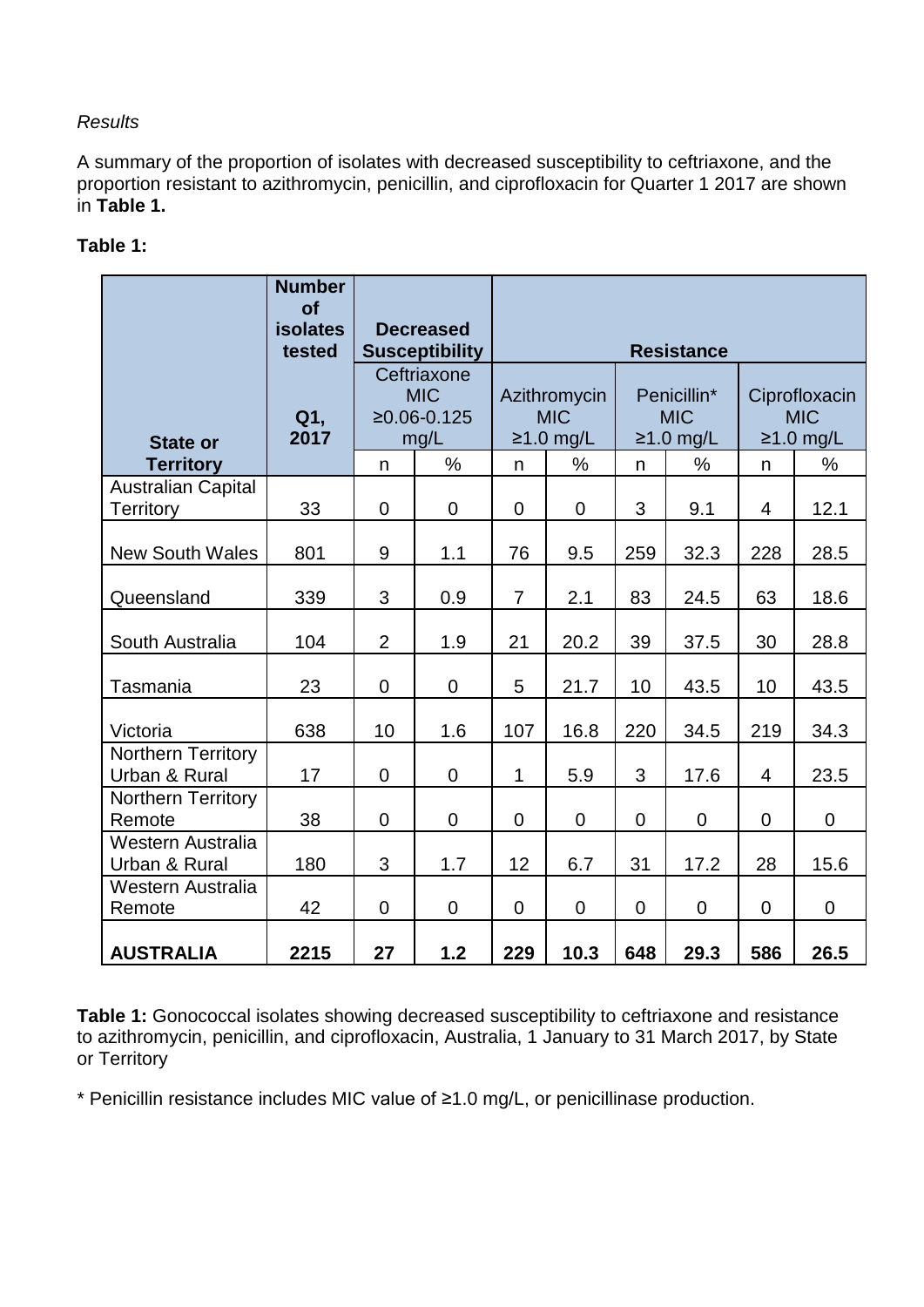In the first quarter of 2017 the proportion of isolates with ceftriaxone decreased susceptibility in Australia was 1.2%, and this was lower than the annual proportion for 2016. Compared with the annual data for 2016, in Quarter 1 2016, Victoria, and South Australia and urban Western Australia reported a slight increase in the proportion of *Neisseria gonorrhoeae* isolates with decreased susceptibility to ceftriaxone, New South Wales, Queensland, Tasmania and the Australian Capital Territory reported a decrease in the proportion of *N. gonorrhoeae* isolates with decreased susceptibility to ceftriaxone, while the other states reported similar results. <sup>[\(1\)](#page-3-0)</sup>

The category of ceftriaxone decreased susceptibility as reported by the AGSP includes the MIC values 0.06 and 0.125 mg/L, and the national trend since 2010 is shown in **Table 2.**

| <b>Ceftriaxone</b><br>MIC mg/L | 2010  | 2011  | 2012     | 2013                | 2014     | 2015  | 2016              | 2017<br>Q <sub>1</sub> |
|--------------------------------|-------|-------|----------|---------------------|----------|-------|-------------------|------------------------|
| 0.06                           | 4.80% | 3.20% |          | $4.10\%$   8.20%    | 4.80%    | 1.70% | 1.65%             | 1.20%                  |
| 0.125                          | 0.10% | 0.10% | $0.30\%$ | $\frac{1}{10.60\%}$ | $0.60\%$ | 0.10% | $^{\prime}$ 0.05% |                        |

### **Table 2: Percentage of gonococcal isolates with decreased susceptibility to ceftriaxone MIC 0.06–0.125 mg/L, Australia, 2010 to 2016, and 1 January to 31 March 2017.**

A summary of ceftriaxone decreased susceptibility strains that were multi-drug resistant (MDR), or isolated from extra genital sites (rectal and pharyngeal) for Quarter 1, 2017 by state or territory, and by sex (male/female) are shown in **Table 3.**

| Strains with ceftriaxone decreased susceptibility (CRO DS) |                |                                       |               |                |          |                |               |                                      |               |
|------------------------------------------------------------|----------------|---------------------------------------|---------------|----------------|----------|----------------|---------------|--------------------------------------|---------------|
| <b>State or Territory</b>                                  | <b>Total</b>   | <b>Multi-Drug</b><br><b>Resistant</b> |               | <b>Males</b>   |          | <b>Females</b> |               | <b>Extra genital</b><br><b>sites</b> |               |
|                                                            |                | n                                     | $\frac{0}{0}$ | n.             | $\%$     | n              | $\frac{0}{0}$ | n                                    | $\frac{0}{0}$ |
| <b>Australian Capital</b><br>Territory                     | 0              | 0                                     | $\Omega$      | $\Omega$       | $\Omega$ | $\Omega$       | $\Omega$      | 0                                    | $\mathbf 0$   |
| <b>New South Wales</b>                                     | 9              | 1                                     | 11.1          | $\overline{7}$ | 78       | $\overline{2}$ | 22            | $\overline{2}$                       | 22            |
| Queensland                                                 | 3              | 3                                     | 100           | $\overline{2}$ | 67       | 1              | 33            | $\overline{2}$                       | 67            |
| South Australia                                            | $\overline{2}$ | $\Omega$                              | $\Omega$      | 1              | 50       | 1              | 50            | $\Omega$                             | $\Omega$      |
| Tasmania                                                   | $\Omega$       | $\Omega$                              | $\Omega$      | $\Omega$       | $\Omega$ | $\Omega$       | $\Omega$      | $\Omega$                             | $\Omega$      |
| Victoria                                                   | 10             | 6                                     | 60            | 9              | 90       | 1              | 10            | $\overline{7}$                       | 70            |
| Northern Territory<br>Urban & Rural                        | $\overline{0}$ | $\Omega$                              | $\Omega$      | $\Omega$       | $\Omega$ | $\Omega$       | $\Omega$      | $\overline{0}$                       | $\mathbf 0$   |
| <b>Northern Territory</b><br>Remote                        | $\Omega$       | $\Omega$                              | $\Omega$      | $\Omega$       | $\Omega$ | $\Omega$       | $\Omega$      | $\overline{0}$                       | $\Omega$      |
| Western Australia<br>Urban & Rural                         | 3              | $\overline{2}$                        | 67            | 3              | 100      | $\Omega$       | $\Omega$      | $\overline{2}$                       | 67            |
| Western Australia<br>Remote                                | $\overline{0}$ | $\Omega$                              | $\Omega$      | $\Omega$       | $\Omega$ | $\Omega$       | $\Omega$      | $\Omega$                             | $\mathbf 0$   |
| <b>AUSTRALIA</b>                                           | 27             | 12                                    | 44.4          | 22             | 81.5     | 5              | 18.5          | 13                                   | 48.1          |